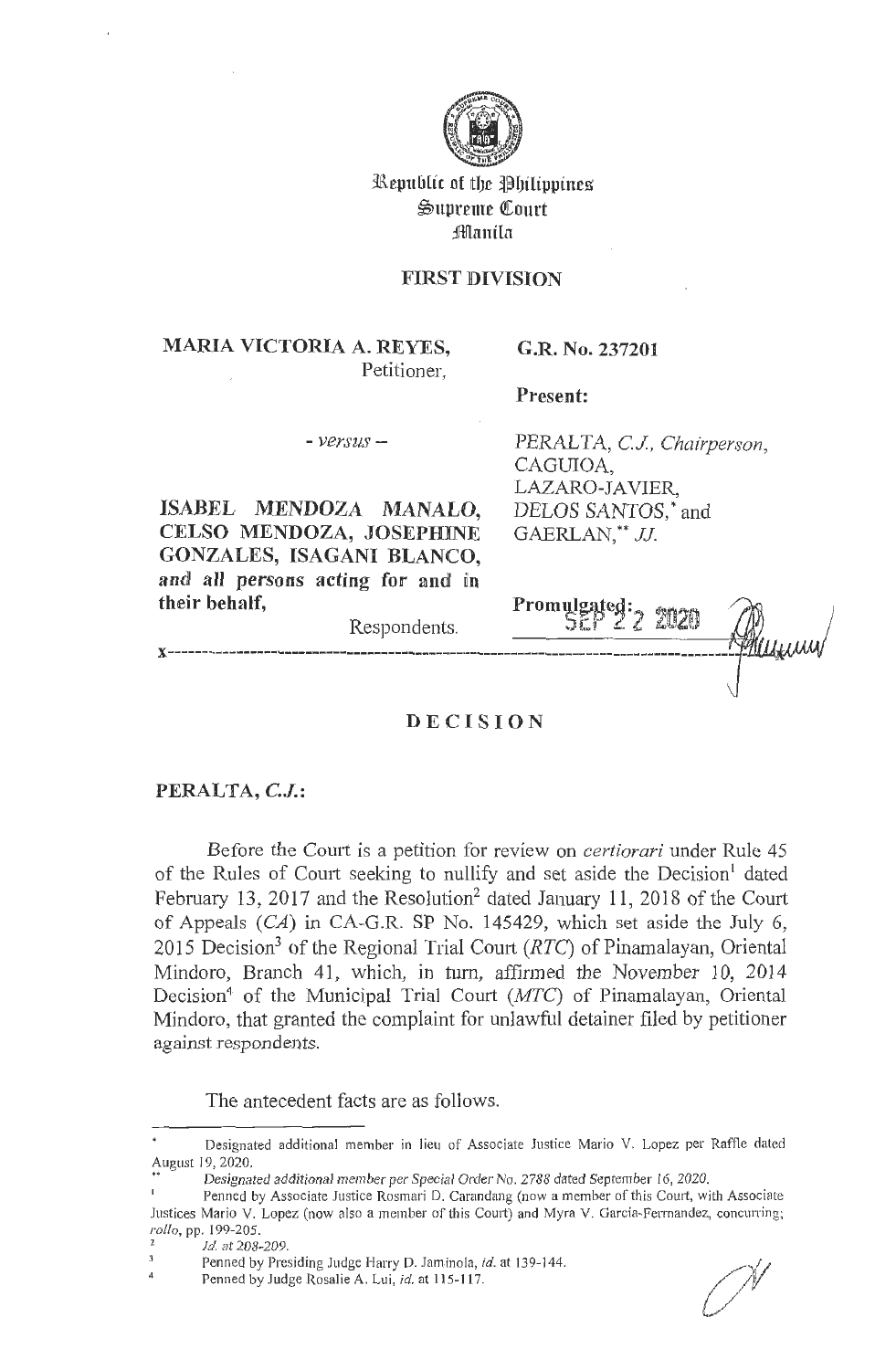At the heart of the present dispute is a parcel of land with an area of 19,735 square meters, more or less, covered by Transfer Certificate of Title (TCT) No: J-7757 (T-1120), in the name of the spouses Asuncion Mercader and Damian Reyes, and situated in Pinamalayan, Province of Oriental Mindoro. On September 2, 2014, petitioner, Maria Victoria A. Reyes, filed a Complaint<sup>5</sup> for unlawful detainer as a co-owner of the subject property, granddaughter of the deceased spouses Asuncion and Damian, and daughter of the spouses' son, Rufino Reyes. In the complaint, she alleged that her grandparents owned and possessed the subject property and that during their lifetime, they hired farmworkers and administrators to make the same productive. The property was once a part of a coconut plantation straddling Barangays Zone I, II, and Marfrancisco and used to include the present site of the St. Agustine Church and the Immaculate Heart of Mary Academy. Victoria narrated that her grandmother, Asuncion, died in 1939, her grandfather, Damian, died in 1979, and her father, Rufino, died in 1982. Thereafter, in 1999, Victoria and her co-heirs extrajudicially adjudicated the subject property.<sup>6</sup>

Victoria maintained that, for years her family allowed and tolerated political supporters from Marinduque to occupy and cultivate portions of the property. Throughout the years, Pinamalayan became urbanized making the subject property ideal for residential and commercial purposes. As such, informal settlers, including the respondents Isabel Mendoza Manalo, Celco Mendoza, Josephine Gonzales, Isagani Blanco, also occupied the premises. According to Victoria, her family tolerated the respondents' use and possession thereof with the understanding that in the event that they would need the same, the occupants would vacate peacefully. She added that respondents built structures for residential and commercial purposes without permission from her family's predecessors.<sup>7</sup>

During her inspection of the property in February 2014, she discovered that respondents occupied the same in the following proportions: Isabel Mendoza Manalo and Celso Mendoza with a total of 1,350 square meters, Josephine Gonzales with a total of 350 square meters, and Isagani Blanco with a total of 1,000 square meters. As Victoria and her co-owners now need the property, she demanded that they vacate the premises through letters sent to each of the respondents in April and July 2014. But despite these demands, respondents remained in their respective portions. As a result, Victoria filed the subject complaint before the MTC for unlawful detainer with prayer for the issuance of a temporary restraining order/preliminary injunction and damages. The MTC, however, denied the prayer for the issuance of an injunction.<sup>8</sup>

 $\overline{5}$ *Rollo,* pp. 30-53.

 $\mathfrak{b}$ Id. at 200.

 $\overline{7}$ Id. at 200-201.  $\overline{\mathbf{8}}$ 

Id. at 201.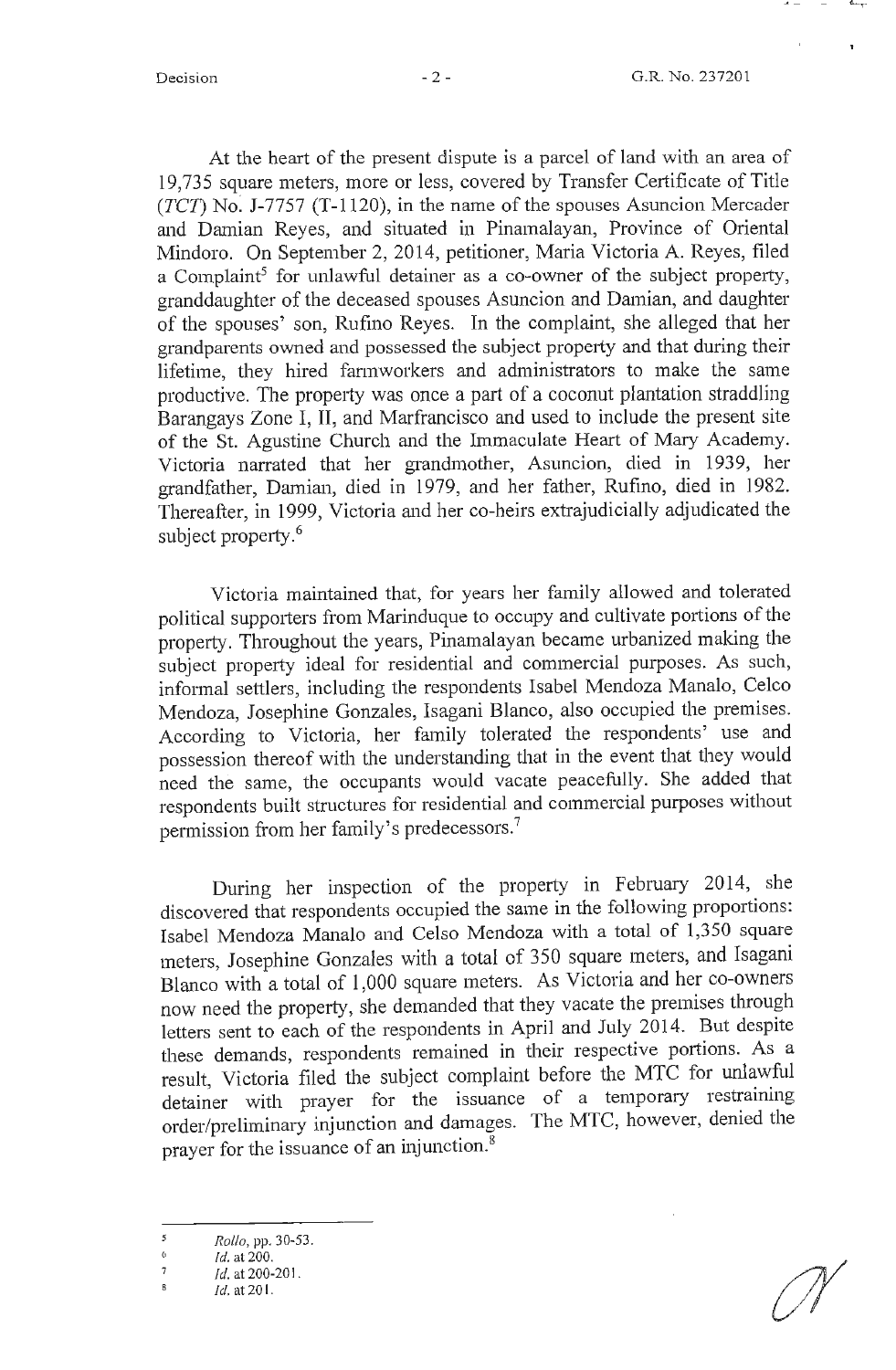Despite receipt of summons, respondents failed to file their Answer on time, filing the same 33 days late. Consequently, Victoria moved that judgment be rendered which was, however, opposed by respondents who argued that the case involves documents and transactions which happened almost 70 years ago. As such, it took them several days to find the necessary documents to prove ownership as they had to make a research in the archive of the Clerk of Court and the office of the notary public involved. They also had a hard time looking for their counsel to represent them in the instant case. $9$ 

The MTC, however, did not give credence to respondents' arguments and instead, granted Victoria's Motion to Render Judgment, eventually rendering a Decision on November 10, 2014 granting Victoria's complaint for unlawful detainer. It disposed of the case as follows:

WHEREFORE, finding the allegations of the plaintiff to be with merit, judgment is hereby rendered in favor of the plaintiff and against the defendants. Defendants, their privies and all persons claiming rights under them are hereby ordered to:

- 1. Vacate the property and surrender possession thereof to plaintiff.
- 2. Remove [the] house, improvements, and structures found therein.
- 3. Pay attorney's fees in the amount of Phpl0,000.00.
- 4. Pay the Cost of suit.

SO ORDERED.<sup>10</sup>

On July 6, 2015, the RTC rendered a Decision affirming the MTC ruling. It held that the MTC was correct in acting expediently pursuant to the summary nature of the unlawful detainer case, in rendering judgment based on Victoria's complaint, and in disregarding the belatedly-filed Answers of respondents.

In its Decision dated February 13, 2017, however, the CA set aside the rulings of the MTC and the RTC. It found that the controversy involved was not simply an ejectment case wherein the main issue was possession *de facto* since there is a need to resolve the issue of ownership in addition to the issue of possession. As such, it necessitates a full-blown trial on the merits in an *accion reivindicatoria* that is cognizable by the RTC. Consequently, the CA ruled that instead of dismissing the complaint, it is in the interest of substantial justice that the case be remanded to the RTC to conduct further

 $\frac{9}{10}$  *Id.* at 201-202.

<sup>10</sup> *id.* at 117.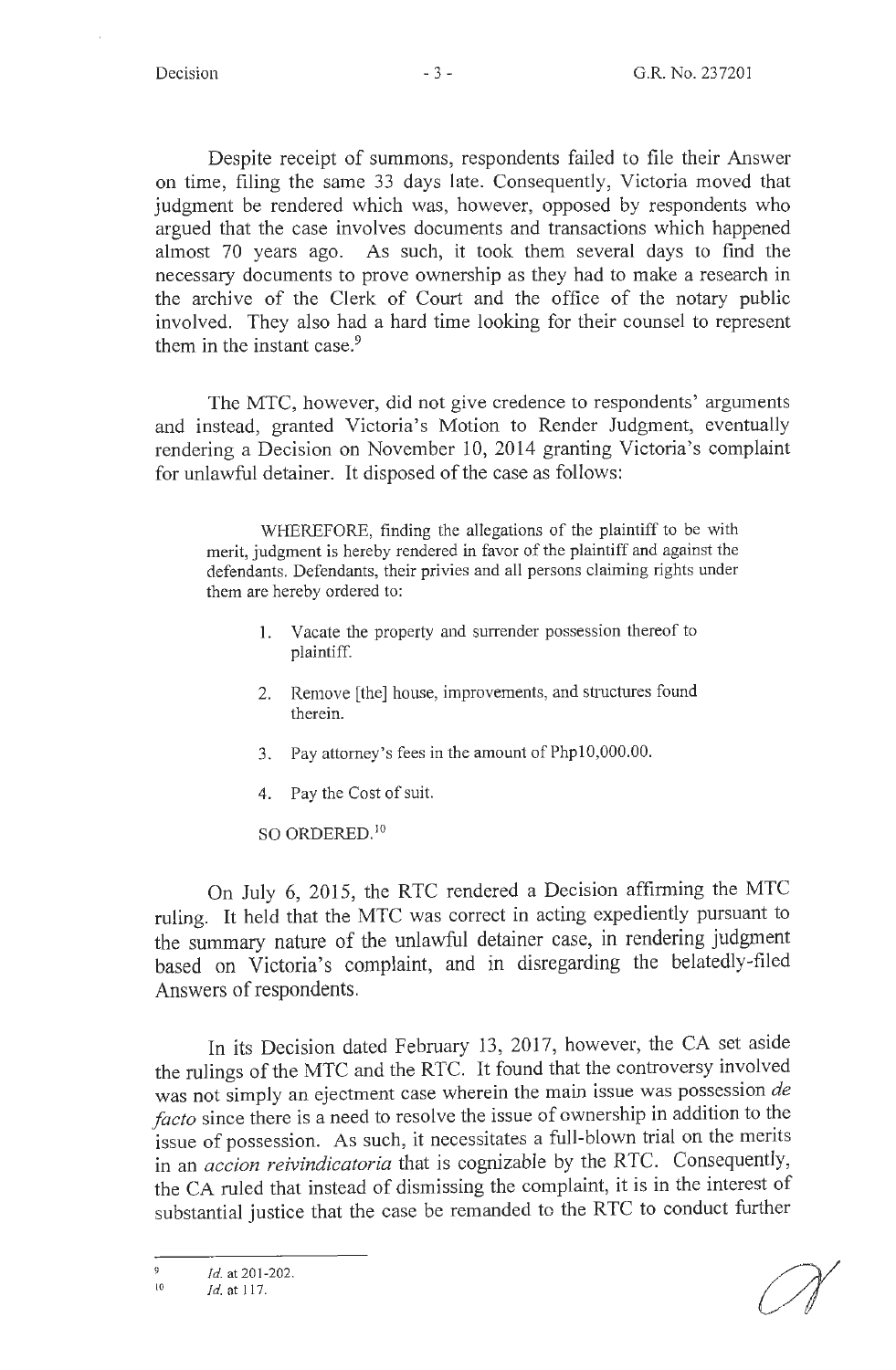proceedings and try the case as an action for recovery of possession and ownership.<sup>11</sup>

When the appellate court denied Victoria's motion for reconsideration in its Resolution dated January 11, 2018, she filed the instant petition invoking the following issues:

I.

WHETHER THE HONORABLE COURT OF APPEALS ERRED WHEN IT REVERSED THE MIC AND RIC AND ADMITTED RESPONDENTS' ALLEGATIONS IN THEIR RESPECTIVE ANSWERS WHICH WERE FILED 33 DAYS FROM SERVICE OF SUMMONS.

II.

WHETHER THE HONORABLE COURT OF APPEALS ERRED WHEN IT ADMITTED RESPONDENTS' ANSWER IN VIOLATION OF SECTION 6 OF RULE 70 OF THE RULES OF COURT EVEN IF THE ANSWERS DID NOT CONTAIN ANY EXPLANATION AS TO ITS LATE FILING.

Victoria posits that the reasons cited by the respondents for their failure to file their Answers within the reglementary 10-day period are not cogent reasons to warrant a relaxation of the Rules.<sup>12</sup> Assuming, without admitting, that respondents have documents which they claimed to be 70 years old, then it would not take them 33 days to produce the same. With respect to respondents Isagani Blanco and Josephine Gonzales, Victoria argued that as buyers of the property in 2014, they had the duty to ensure that the property they were buying had complete documents of ownership. As for respondents Isabel Mendoza Manalo and Celso Mendoza, Victoria maintained that if they claimed that they had proof of ownership dating back to 1944, it should not have taken them 33 days to produce the same.

In addition, she pointed out that the purported transactions being mentioned by respondents were not among those annotated on the title TCT No. J-7757 (T-1120) of the subject property. As correctly observed by the CA, the title embraces a large tract of land, which has been subdivided into smaller lots, and which contained annotations of sale, including sale to the Catholic Church way back in 1938 and several other individuals. As such, assuming *arguendo* that there is an issue on who really owns the subject property, Victoria maintained that in an ejectment case such as this, the issue of ownership is resolved only preliminarily to determine the issue of

 $11$  *Id.* at 203-205.

Section 6 of Rule 70 of the 1997 Rules of Court provides:

SECTION 6. Answer. - Within ten (10) days from service of summons, the defendant shall file his answer to the complaint and serve a copy thereof on the plaintiff. Affinnative and negative defenses not pleaded therein shall be deemed waived, except lack of jurisdiction over the subject matter. Cross-claims and compulsory counterclaims not asserted in the answer shall be considered barred. The answer to counterclaims or cross-claims shall be served and filed within ten (10) days from service of the answer in The answer to the complaint and serve a copy include of the planning. This intervents in aggress of pleaded therein shall be deemed waived, except lack of jurisdiction over the subject matter. Cross-claims and compulsory c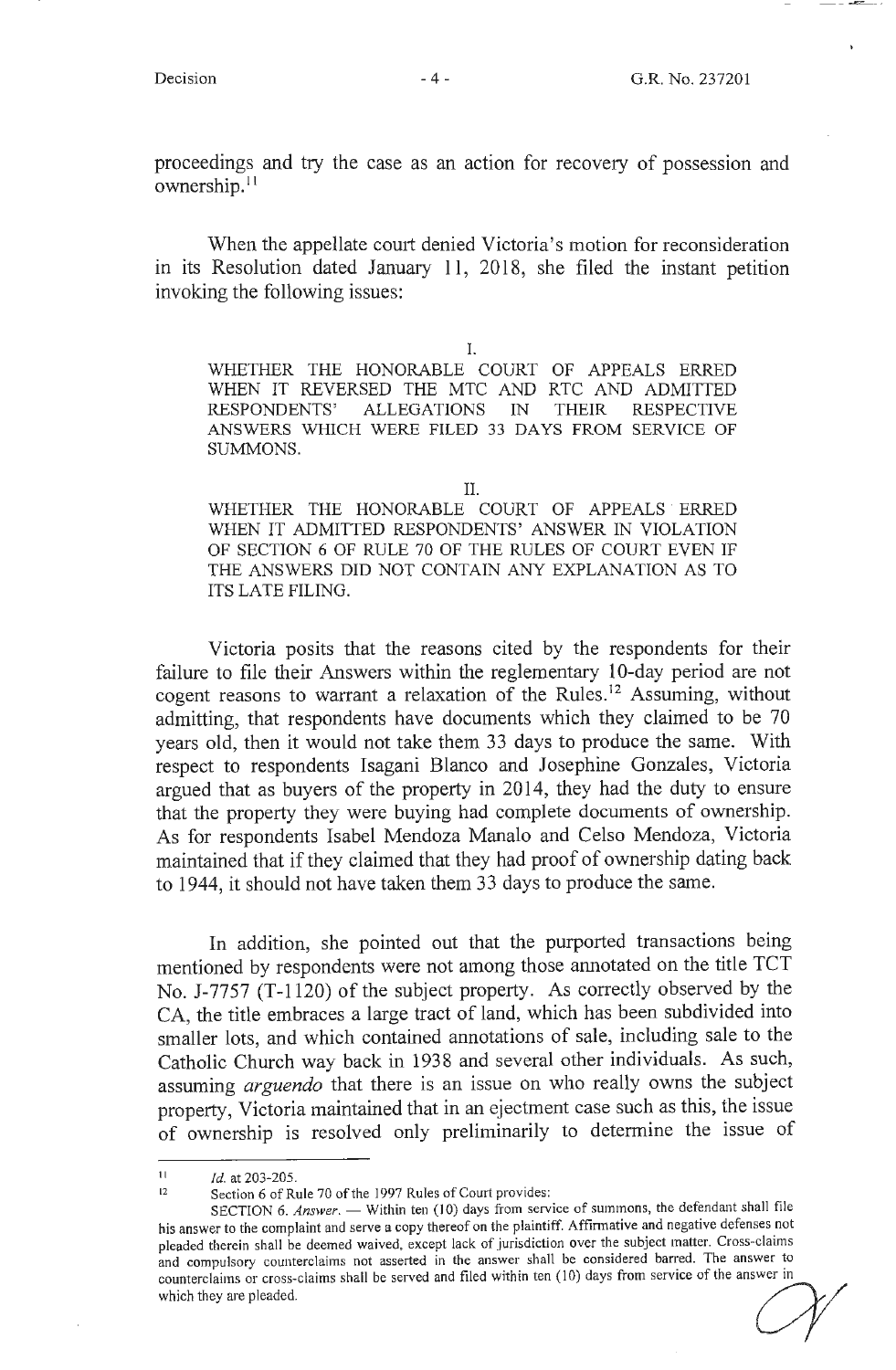material possession. At any rate, respondents' Answers with claim of ownership should not divest the MTC of jurisdiction since jurisdiction is not dependent on the allegations in the Answer but on the allegations of the complaint.

The petition is denied.

Prefatorily, We find that contrary to Victoria's contention, the circumstances of the instant case warrant a relaxation of procedural rules. Time and again, the Court has ruled that litigation is not merely a game of technicalities. The law and jurisprudence grant to courts  $-$  in the exercise of their discretion along the lines laid down by this Court  $-$  the prerogative to relax compliance with procedural rules, mindful of the duty to reconcile both the need to put an end to litigation speedily and the parties' right to an opportunity to be heard.<sup>13</sup> Settled is the principle that procedural rules of the most mandatory character may be suspended where "matters of life, liberty, honor or property" warrant its liberal application especially so when attended by the following: ( 1) special or compelling circumstances, (2) the merits of the case, (3) a cause not entirely attributable to the fault or negligence of the party favored by the suspension of the rules, (4) a lack of any showing that the review sought is merely frivolous and dilatory, and (5) the other party will not be unjustly prejudiced thereby."<sup>14</sup> Thus, a liberal application of procedural rules requires that: (1) there is justifiable cause or plausible explanation for non-compliance, and (2) there is compelling reason to convince the court that the outright dismissal would seriously impair or defeat the administration of justice. 15

Here, the Court finds that the ends of justice and fairness would best be served if respondents are given the full opportunity to present their defenses in their belatedly-filed Answers. In the *first* place, the Answers contain meritorious arguments as to why and how respondents have come to possess the subject property. According to them, they have been in possession of the same as early as 1944 through their predecessors-ininterest and have valid and legal documents to show ownership thereof. But since the necessary documents are almost 70 years old, they encountered several delays and setbacks in their search. In addition, they similarly faced challenges in their search for legal representation.

*Second,* as the respondents pointed out, Victoria presented no evidence to show that the parcels of land belonging to them are still included in her reconstituted TCT. No subdivision plan was submitted. As aptly found by the appellate court, the subject property is a large tract of land totaling an area of 19,735 square meters, more or less. A perusal of the TCT would

<sup>13</sup>  Spouses Edillo v. Spouses Dulpina, 624 Phil. 587, 597 (2010).

<sup>14</sup>  *Villanueva v. People,* 659 Phil. 4 l 8, 430 (2011).

<sup>15</sup>  *Pagadora v. !lao,* 678 Phil. 208, 226 (201 I).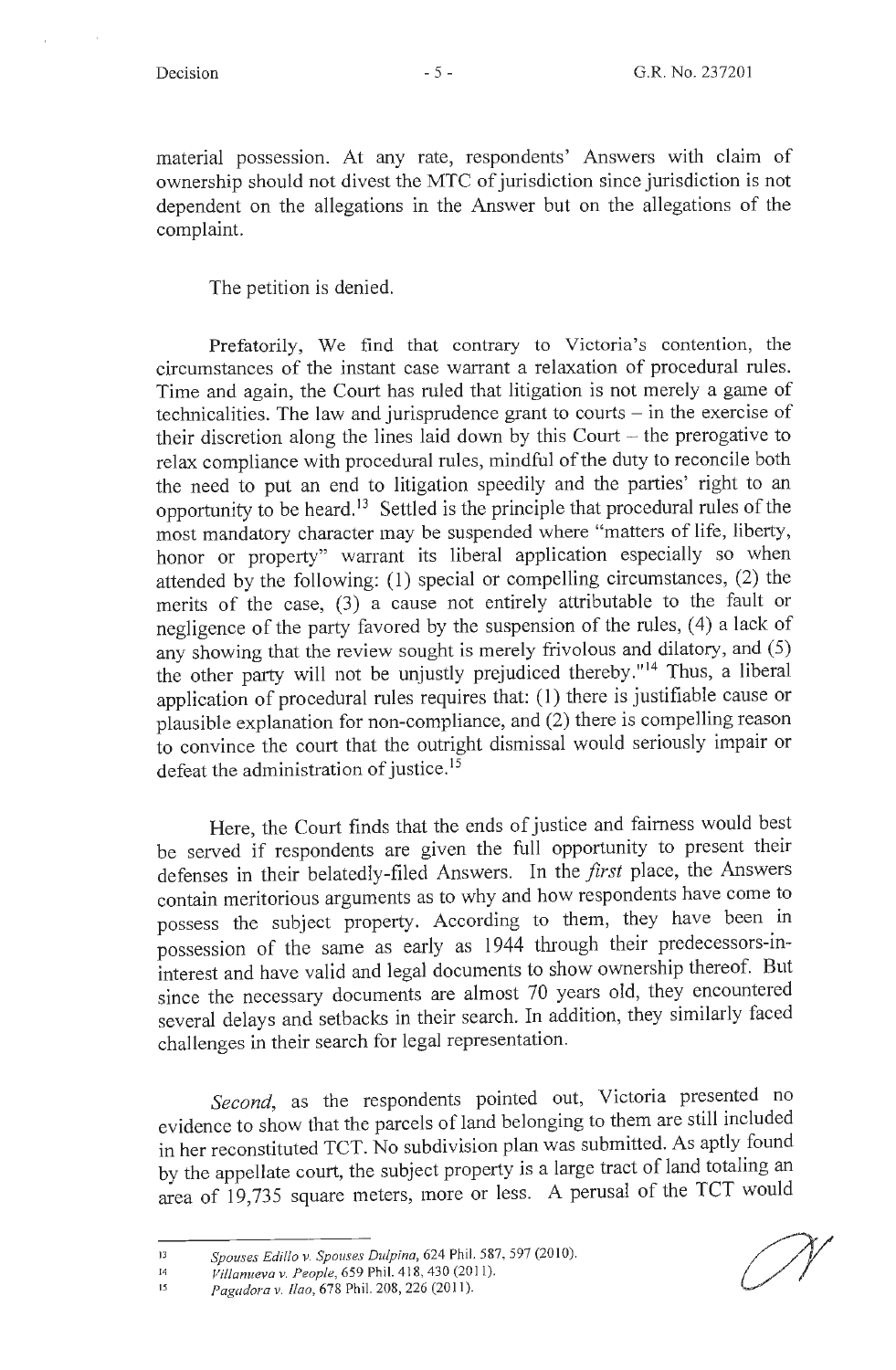show that certain portions of the subject property have been subdivided and even sold to several third persons. Thus, it is not far-fetched that the portions actually being possessed by the respondents were acquired by their predecessors-in-interest by virtue of a sale.

*Third,* it must be noted that the respondents and their predecessors-ininterest have built their homes on the subject property and have allegedly been residing thereat for decades. Thus, an irreparable and grave injustice would certainly befall upon respondents if the MTC's order to vacate and demolish their houses thereon is summarily executed. Besides, it cannot be said that Victoria would be unjustly prejudiced by a full-blown trial as she is neither stripped of any affirmative defenses nor deprived of due process of law. Indeed, the Court must relax the rigid application of the rules of procedure to afford the parties opportunity to fully ventilate the merits of their cases, in line with the time-honored principle that cases should be decided only after giving all parties the chance to argue their causes and defenses.<sup>16</sup> This is especially since respondents' seemingly meritorious claims would remain unventilated unless We relax our application of the technical requirements under the Rules.

Having resolved the procedural hurdles of the present case, the Court further resolves to deny Victoria's request to reinstate the rulings of the MTC and the RTC which granted her complaint for unlawful detainer. Time and again, the Court has held that a person claiming to be the owner of a piece of real property cannot simply wrest possession thereof from whoever is in actual occupation of the property. To recover possession of real property, said party claiming to be the owner thereof must first resort to the proper judicial remedy, and thereafter, satisfy all the conditions necessary for such action to prosper. Accordingly, the owner may choose among three kinds of actions to recover possession of real property an *accion interdictal, accion publiciana* or an *accion reivindicatoria*. Notably, an *accion interdictal* is summary in nature, and is cognizable by the proper municipal trial court or metropolitan trial court. It comprises two distinct causes of action, namely, forcible entry *(detentacion)* and unlawful detainer *(desahuico).* In forcible entry, one is deprived of the physical possession of real property by means of force, intimidation, strategy, threats, or stealth, whereas in unlawful detainer, one illegally withholds possession after the expiration or termination of his right to hold possession under any contract, express or implied. Conversely, an *accion publiciana* is the plenary action to recover the right of possession, which should be brought in the proper regional trial court when dispossession has lasted for more than one year. It is an ordinary civil proceeding to determine the better right of possession of realty independently of title. *Finally,* an *accion reivindicatoria* is an action to recover ownership, also brought in the proper RTC in an ordinary civil proceeding.<sup>17</sup> It is a suit which has for its object

*Polanco v. Cruz*, 598 Phil. 952, 960 (2009).<br> *Javelosa v. Tapus*, G.R. No. 204361, July 4, 2018.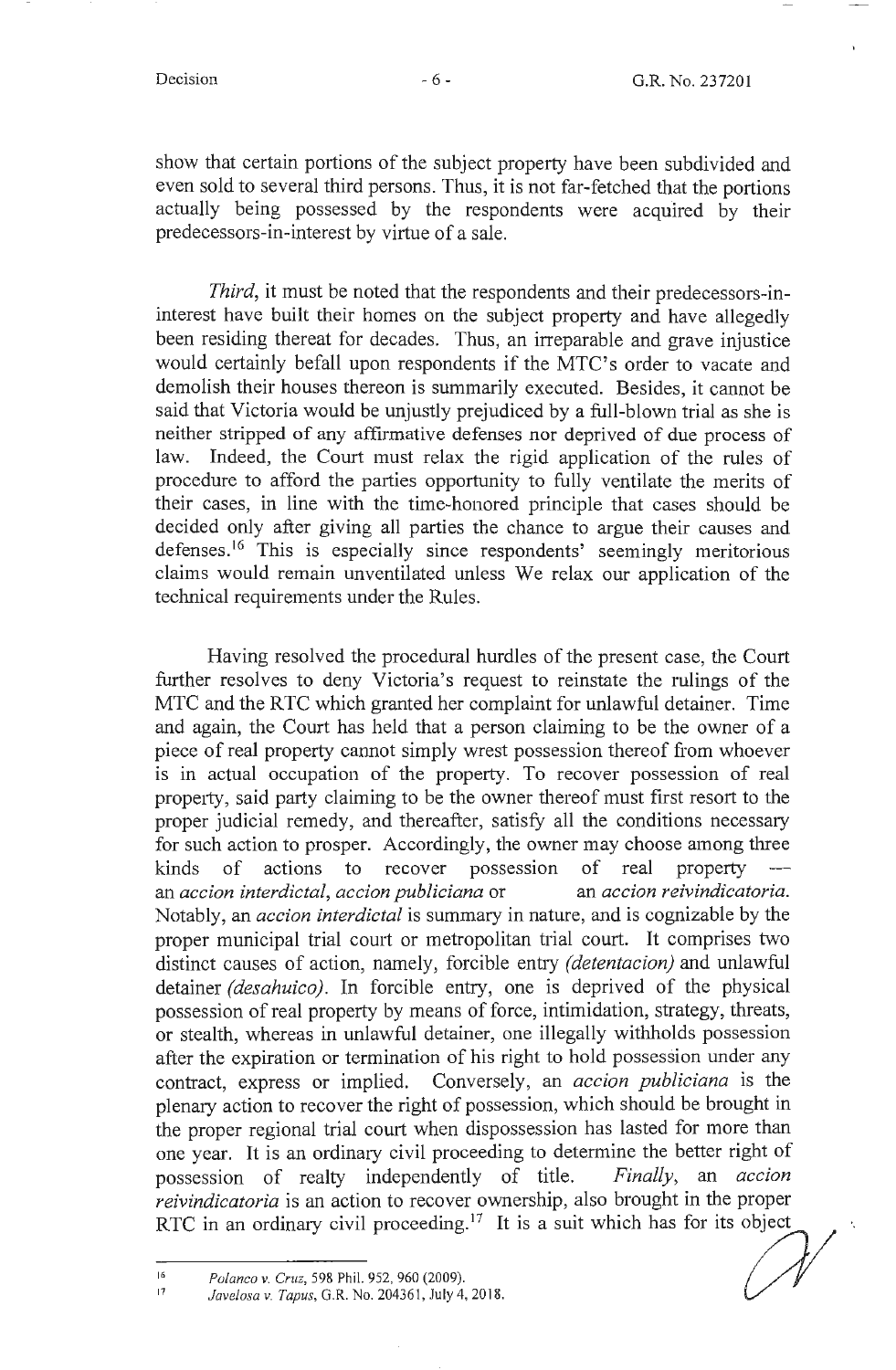the recovery of possession over the real property as owner. It involves recovery of ownership and possession based on the said ownership.<sup>18</sup>

Here, Victoria elected to file an action for unlawful detainer, claiming to be the owner of the subject property. As such, she bore the correlative burden to sufficiently allege, and thereafter prove by a preponderance of evidence all the jurisdictional facts in the said type of action. Specifically, Victoria was charged with proving the following jurisdictional facts, to wit: (i) initially, possession of property by the defendant was by contract with or by tolerance of the plaintiff; (ii) eventually, such possession became illegal upon notice by plaintiff to defendant of the termination of the latter's right of possession; (iii) thereafter, the defendant remained in possession of the property and deprived the plaintiff of the enjoyment thereof; and (iv) within one year from the last demand on defendant to vacate the property, the plaintiff instituted the complaint for ejectment.<sup>19</sup>

A cursory perusal of Victoria's complaint, however, would show her failure to prove the necessary jurisdictional facts of how and when the respondents entered the subject property, as well as how and when her family tolerated said respondents' possession. In her complaint, Victoria was so elusive in her narration of facts that one cannot possibly determine the details of the element of tolerance. *First,* she stated that her grandparents, *during their lifetime,* "hired *farmworkers and administrators* to make the property productive." Then, she revealed that Asuncion died in 1939, Damian died in 1979, and her father died in 1982. In 1999, she and her coheirs extra-judicially adjudicated the subject property among themselves. Victoria went on to state that *"for years,* the Reyes clan has allowed and tolerated *political supporters* from Marinduque to occupy and cultivate portions of the subject property. *Through the years,* Pinamalayan became urbanized which made the subject property ideal for residential and commercial uses. *Informal settlers* totally unknown to the Reyes clan *also occupied* the subject property." Thereafter, she narrated that "plaintiff tolerated these settler's possession and use of the subject property with the understanding that in the event that they would need the same, the tolerated occupants would vacate and peacefully turn-over the subject lots to the owners." It was only after the foregoing that Victoria mentioned the respondents, for the first time, in saying that: "in fact, these *tolerated occupants, including the defendants,* built structures for their residential and even commercial uses without the permission from the plaintiff and her predecessors."<sup>20</sup>

There arises, then, a consequent vagueness on the element of tolerance that was imperative upon Victoria to prove. Unfortunately, no clear allegation was presented as to how the entry of respondents was effected, as

<sup>18</sup>  *Tuazon v. Tuazon,* G.R. No. 200115 (Notice), August 1, 2018.

<sup>19</sup>  *Javelosa v. Tapus, supra* note 17.

<sup>20</sup>  *Rollo,* pp. 3 1-33.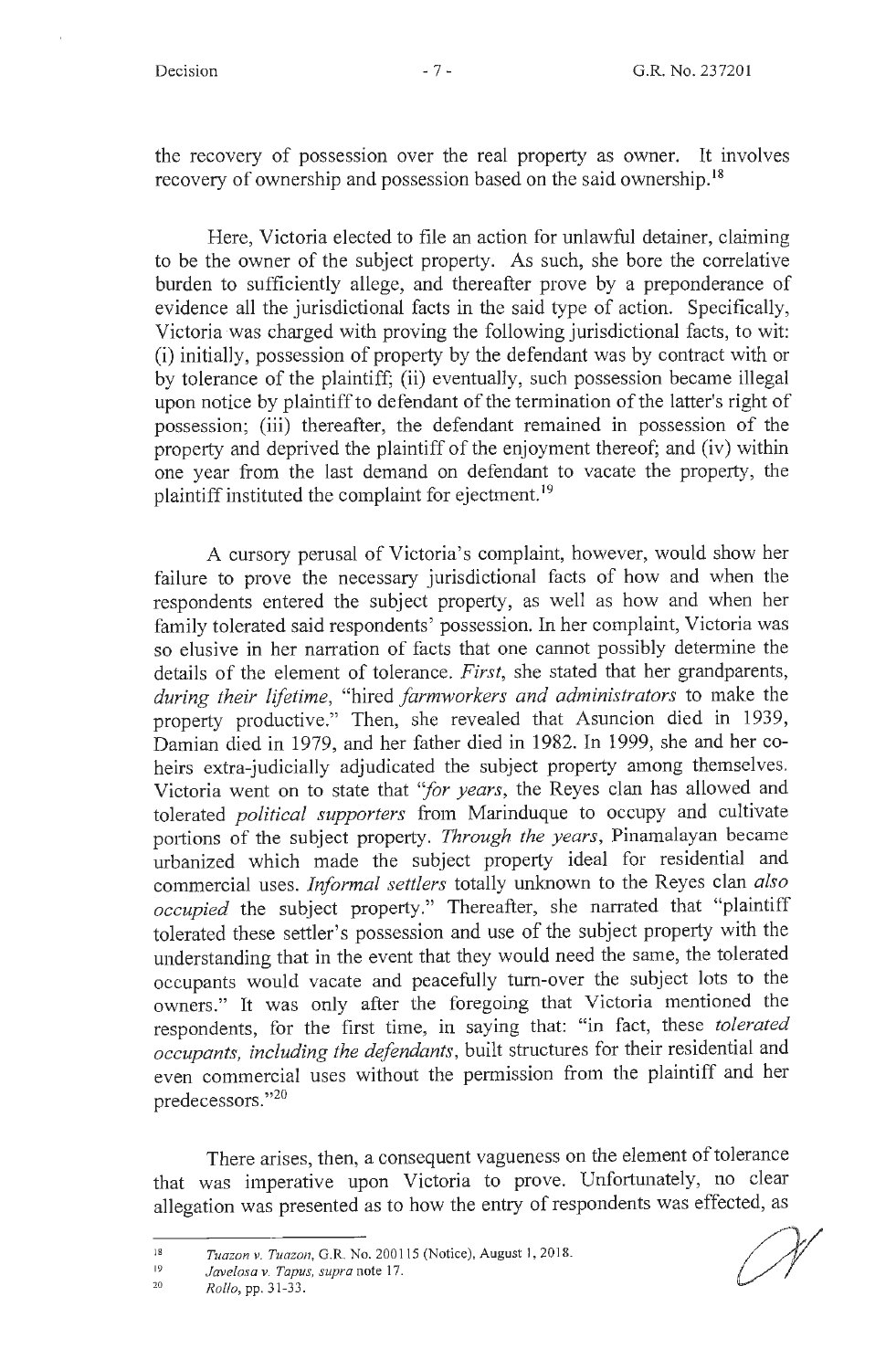' ' t 4

well as to how and when the dispossession started and who permitted such alleged entry.<sup>21</sup> In her complaint, Victoria makes mention of several occupants of the subject property at various, unknown periods of time: (1) "during the lifetime of her grandparents," farmworkers and administrators to make the property productive; (2) "for years," political supporters from Marinduque to cultivate the property; and (3) "through the years," informal settlers totally unknown to the Reyes clan. One can only surmise that respondents fall under this third category of "informal settlers" who "also occupied" certain portions of the 19,735-square-meter property.

Lamentably, the vagueness of the complaint is aggravated by respondents' assertion that they have been in possession of the subject property as early as 1944 through their precedessors-in-interest, which was not exactly denied by Victoria. Thus, We find no cogent reason to reverse the findings of the appellate court in view of Victoria's failure to prove the jurisdictional fact that respondents' initial possession was effected through her permission or tolerance or any of her predecessors-in-interest nor as to when respondents' possession of the properties became unlawful  $-$  a requisite for a valid cause of action in an unlawful detainer case. Victoria simply declared that "these tolerated occupants, including defendants (respondents), built structures .. . without permission." Unfortunately for her, however, mere allegation is not evidence and is not equivalent to proof.<sup>22</sup>

Indeed, the Court has always been consistent in emphasizing that the fact of tolerance is of utmost importance in an action for unlawful detainer.<sup>23</sup> This rule is so stringent such that the Court categorically declared that tolerance cannot be presumed from the owner's failure to eject the occupants from the land.<sup>24</sup> Rather, "tolerance always carries with it 'permission' and not merely silence or inaction for silence or inaction is negligence, not tolerance."25 Accordingly, when the complaint fails to aver the facts constitutive of forcible entry or unlawful detainer, as where it does not state how entry was effected or how and when dispossession started, the remedy should either be an *accion publiciana* or *ace ion reivindicatoria.* <sup>26</sup>

In view of the foregoing, We sustain the findings of the CA that the present controversy is not simply an ejectment case wherein the main issue is possession *de facto .* A review of the records would reveal an undeniable reality that there is a need to resolve the issue of ownership to completely settle the controversy. In fact, it appears that Victoria, herself, has conceded that the issue of the present case is not merely confined to possession but necessarily includes ownership when she argued that as buyers of their respective portions of the subject property, respondents Isagani Blanco and

<sup>21</sup>  Javelosa v. Tapus, supra note 17, citing *Carbonilla v. Abiera, et al.*, 639 Phil. 473 (2010).

<sup>22</sup>  *Javelosa* v. *Tapus, supra* note 17.

<sup>23</sup>  *Id.* 

<sup>24</sup>  *Id.,* citing *Go, Jr. v. CA,* 415 Phil. 172 (2001).

<sup>25</sup>  *Id., citing Dr. Carbonilla v. Abiera, et al., 639 Phil. 482 (2010).* 

<sup>26</sup>  *Id.,* citing *Suarez v. Spouses Emboy,* 729 Phil. 315 (2014).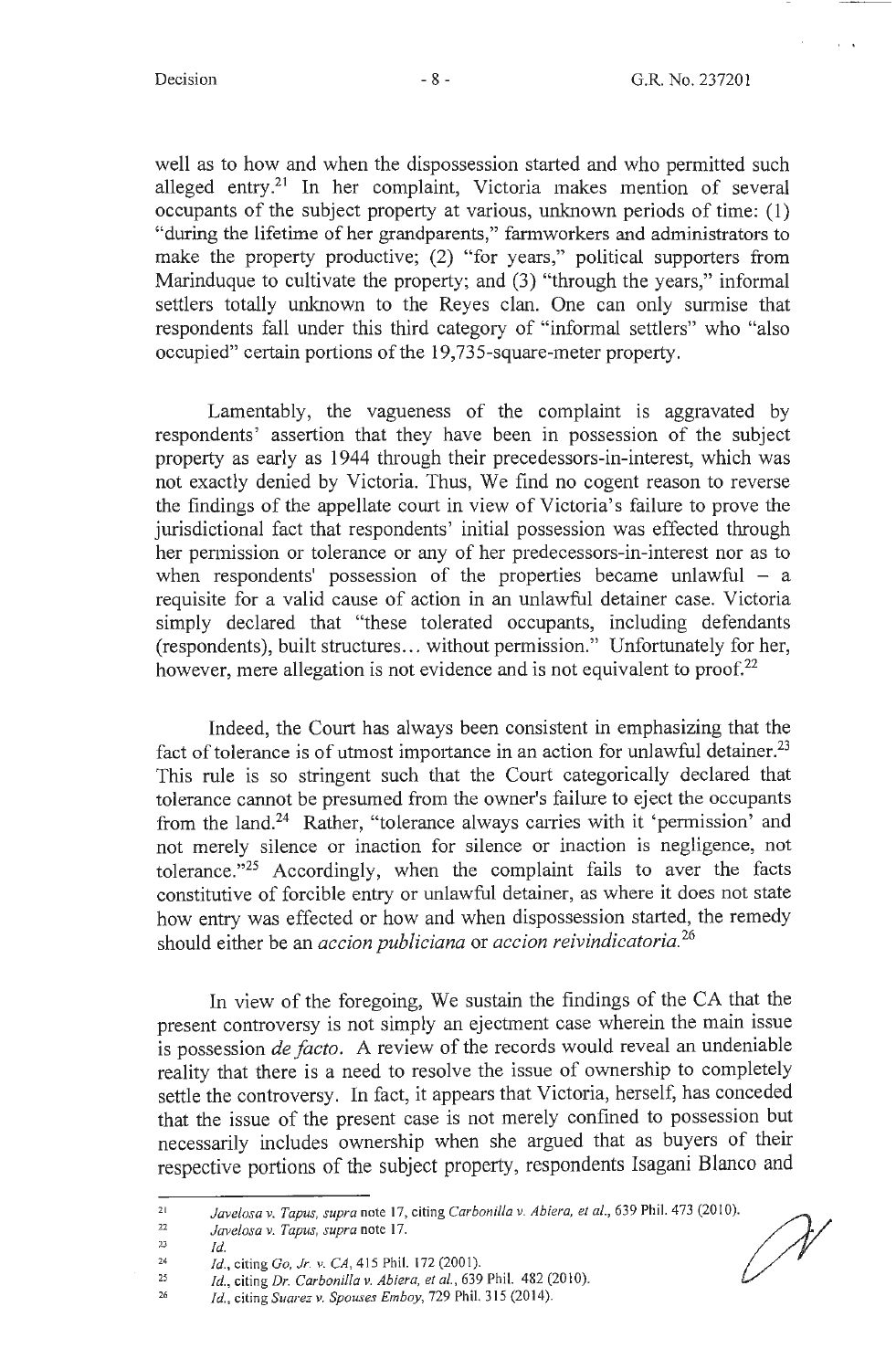$\hat{u}$  .  $\hat{u}$ 

Josephine Gonzales had the duty to ensure that the same had complete documents of ownership.

Accordingly, We further affirm the CA's view that instead of dismissing the complaint that would merely postpone the ultimate reckoning between the parties, We deem it in the interest of substantial justice to remand the case to the RTC to conduct further proceedings and try it as an action for recovery of possession and ownership. Certainly, justice is better served by a brief continuance, trial on the merits, and a final disposition of cases before the court.<sup>27</sup> Contrary to Victoria's assertion though, remand must be made to the RTC and not the MTC. It bears repeating that if, indeed, Victoria is the owner of the subject property, but possession was deprived from her for almost 70 years, now almost 80, case law dictates that she presents her claim before the RTC in an *accion reivindicatoria* and not before the MTC in a summary proceeding of unlawful detainer. For even if she is the owner, possession of the property cannot be wrested from another who had been in possession thereof for a good 70 years through a summary action for ejectment. Conversely, whatever may be the character of respondents' prior possession, if they have in their favor priority in time, they have the security that entitles them to remain on the property until they are lawfully ejected by a person having a better right by an *accion reivindicatoria.* <sup>28</sup>

**WHEREFORE,** premises considered, the instant petition is **DENIED**  for lack of merit. The Decision dated February 13, 2017 and the Resolution dated January 11, 2018 of the Court of Appeals in CA-G.R. SP No. 145429 is **AFFIRMED.** The instant case is **REMANDED** to the Regional Trial Court of Pinamalayan, Oriental Mindoro, Branch 41, and the latter is **DIRECTED** to conduct further proceedings and try the case as a plenary action for recovery of possession and ownership.

**SO ORDERED.** 

DIOSDADO M. PERALTA Chief Justice

<sup>27</sup>  *Ramos v. Spouses Alvendia, et al.,* 589 Phil. 226, 236 (2008).

<sup>28</sup>  (1992). Javelosa v. Tapus, supra note 17, citing Spouses Muñoz v. Court of Appeals, 288 Phil. 1001